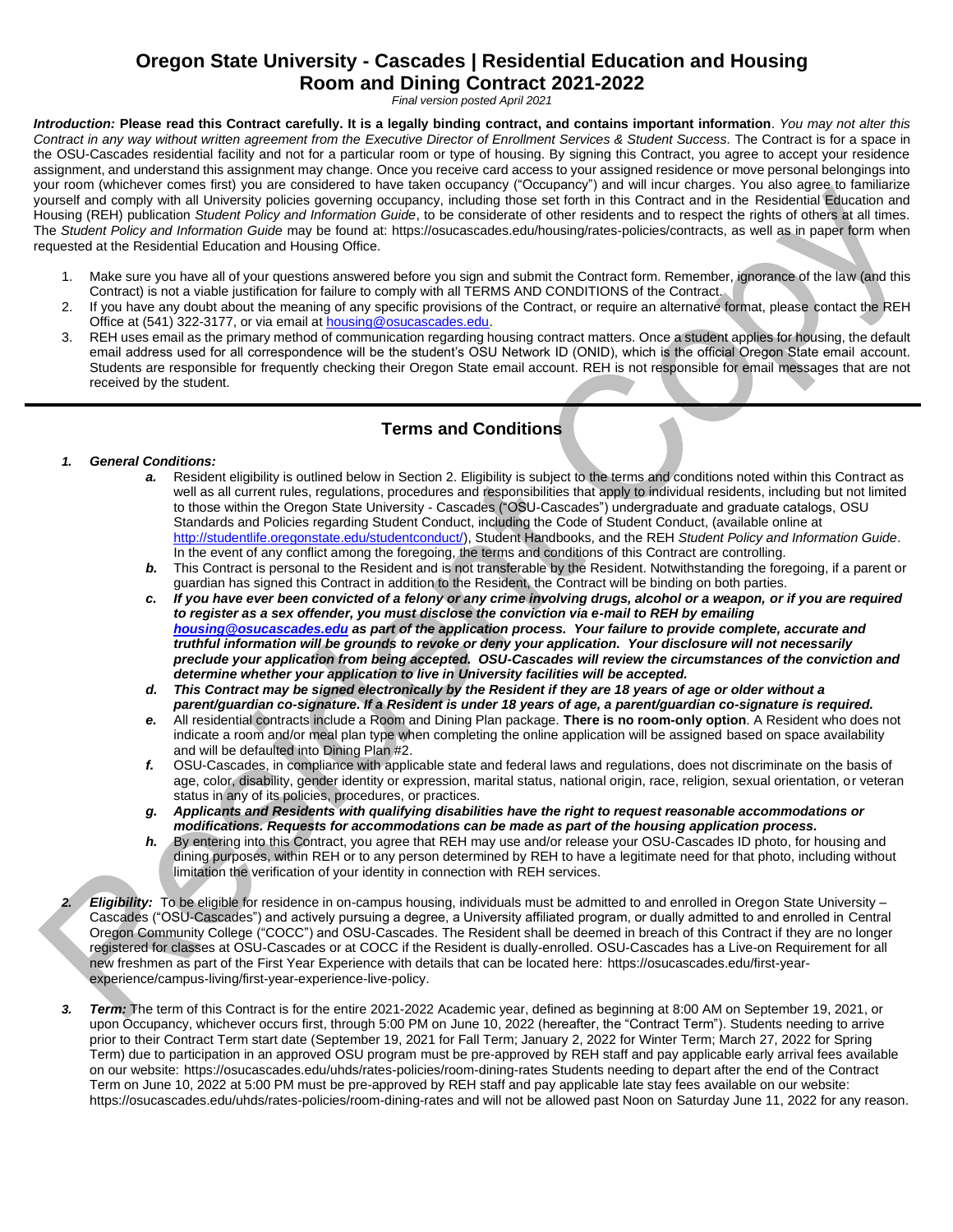#### *4. Assignment of Space:*

- *a.* This Contract is for an assigned space in a residence hall and not for a specific room or bed. This Contract is not a lease agreement.
- **b.** REH accommodates resident housing preferences when possible, but does not guarantee assignments based on preferences.
- *c.* The Resident is required to pay the published or officially announced rate for the single, double, or triple space that is assigned. Specific rate information is available on our website [https://osucascades.edu/uhds/rates-policies/room-dining-rates.](https://osucascades.edu/uhds/rates-policies/room-dining-rates)
- *d. The University reserves the right to reassign Residents to another room or residence, or change the occupancy configuration of a room, at any time during the term of this Contract*. Examples of circumstances requiring reassignments include, but are not limited to: consolidating space, conserving energy, protecting the welfare of residents, closing part or all of a residence, utilizing an ADA designated space for an ADA room accommodation, or other maintenance, economic, behavioral or safety reasons.
- *e.* **Failure to receive an assignment notification by email does not cancel the Contract.** Assignment to a residence hall is contingent upon the University's final acceptance of admission as a student and on the availability of space.
- *f.* Assignments may be based on previous behavior or conduct issues.
- *g.* Acceptance of this Contract by REH does not confirm admission to the University.
- *h.* The University reserves the right to refuse any application to live in University residence halls.
- *i.* Animals are not permitted in residence halls, except as authorized under the OSU Service & Assistance Animal Policy: [https://accessibility.oregonstate.edu/serviceanimalpolicy#serviceanimals.](https://accessibility.oregonstate.edu/serviceanimalpolicy#serviceanimals)
- *5. Occupancy***:** Occupancy means that the Resident has received card access for a specified room and/or has moved personal belongings into the room (whichever occurs first). Occupancy is for the Term of the Contract, and ends 24 hours after the Resident completes finals, or at 5:00 PM on the last day of the term, whichever is earlier. Written authorization from the Assistant Director of Residential Education and Housing is required for any other occupancy arrangement. Occupancy status does not require the actual physical presence of the Resident or their belongings. The Resident will be assessed charges for the entire Term of this Contract.
- *6. Cancellation of Contract by Resident prior to Occupancy***: All Contract cancellations must be in writing, from the Resident, and delivered t[o Housing@osucascades.edu](mailto:Housing@osucascades.edu) from the Resident's ONID account in order to be effective unless otherwise permitted as posted on the OSU-Cascades housing website.** 
	- *a.* **Fall Term Only: Residents who are currently attending OSU or living in OSU-Cascades housing and contract for OSU-Cascades housing for 2021-2022 have until May 31, 2021 to cancel their Contract without incurring a Cancellation Fee. Failure to cancel the Contract in the form required by the cancellation deadline will result in the following Cancellation Fees, which will be applied to the Resident's University account.** Since it is impractical and extremely difficult to ascertain the amount of actual damages, the cancellation fee represents a reasonable endeavor by the University to estimate fair average compensation for its harm from resident cancellations. Resident understands and agrees to this cancellation fee**. After May 31, 2021, the cancellation fees are as follows for Residents who cancel prior to taking Occupancy:**
		- i. **June 1 – 30, 2021: \$500**
		- ii. **July 1 - 31, 2021: \$750**
		- iii. **August 1 - 31, 2021: \$1000**
		- iv. **September 1 – 19, 2021: \$1500**
	- *b.* **Student is No Longer Enrolled or Cancelling Their Enrollment with OSU-Cascades**
		- i. E.g. students who are no longer enrolled at the OSU-Cascades campus are no longer eligible to live in housing. Reasons for cancellation may include but are not limited to: being called to active military duty, transferring to another institution of higher education, withdrawing from the University, graduating from the University.
		- ii. Students in this category will not receive a cancellation fee as long as they provide relevant supporting documentation when cancelling their Contract.
	- *c.* **Student is Enrolling and Bound to First Year Experience Live-on Requirement**
		- i. As further defined by th[e First Year Experience Live-on Requirement Policy,](https://osucascades.edu/first-year-experience/campus-living/first-year-experience-live-policy) these students are generally first-year students who enroll at OSU-Cascades within one year of high school graduation regardless of class standing.
		- ii. Reasons for cancellation may include but are not limited to: living off campus with a family member in a family situation within a 45-mile radius of Bend or moving off campus due to a recent marriage or establishing a domestic partnership.
		- Students who choose to seek an exemption to the live-on requirement prior to Occupancy must follow the request process outlined by the Office of Student Success. Deadlines to apply for an exemption will be posted on the First Year [Experience Live-on Requirement Policy](https://osucascades.edu/first-year-experience/campus-living/first-year-experience-live-policy) website by the timeline noted therein. Failure to apply for an exemption by the posted deadline may result in fees to the student's account.
		- iv. Any student who is bound to the First Year Experience Live-on Requirement and cancels their Contract for a nonapproved exemption reason may be found not in compliance with this University policy. As such a student may be subject to conduct action for not complying with a University policy and subject to the cancellation fee that is noted in Section 7.
	- *d.* **Student is Enrolling and Not Bound to First Year Experience Live-on Requirement**
		- i. Students who have graduated from high school over one year (12 months) prior to enrolling at OSU-Cascades are not bound to the OSU-Cascades First Year Experience Live-on Requirement. In general this includes: students returning to REH for another academic year, incoming transfer students, and graduate students.
		- ii. Reason for cancellation may include but is not limited to moving off campus to an apartment or house during the REH contract period. Assuming a student continues to be enrolled at OSU-Cascades, see section 6(a) above for cancellation fee. Unused dining dollars may continue to be used and if not exhausted by June 10, 2022, they become "roll over" dollars. See Section 17(b) for more information.
	- *e.* **New Winter applicants** (subject to approval of a live-on exemption when applicable): Students who apply to live on campus beginning winter term will have until December 15, 2021 to cancel their Contract without a cancellation fee. After this date, they will receive a \$1000 cancellation fee to cancel their Contract pre-Occupancy.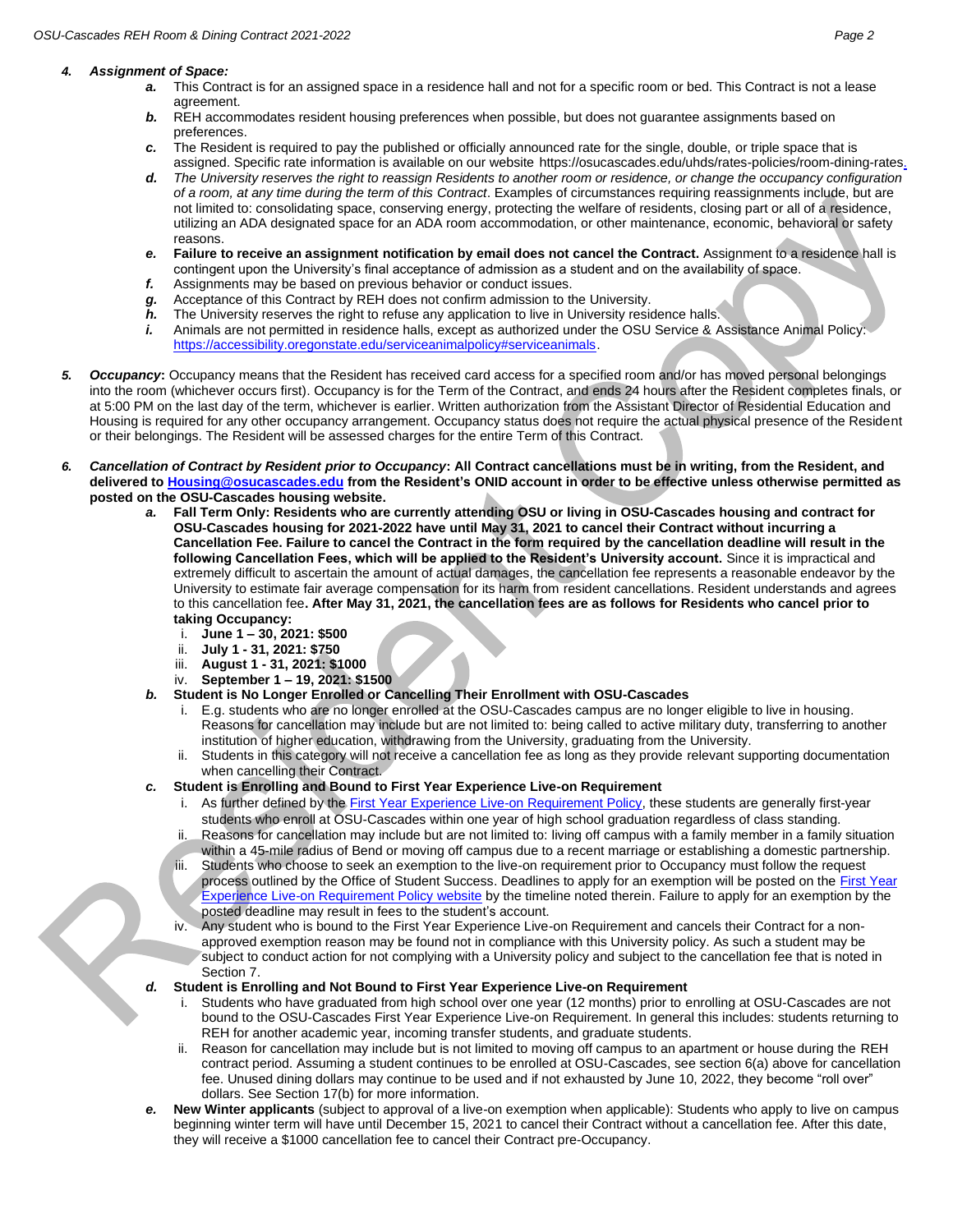- *f.* **New Spring applicants** (subject to approval of a live-on exemption when applicable): Students who apply to live on campus beginning spring term will have until March 15, 2022 to cancel their Contract without a cancellation fee. After this date, they will receive a \$500 cancellation fee to cancel their Contract pre-Occupancy.
- **7.** *Cancellation of Contract by Resident Post-Occupancy:* If a Resident would like to move out of the residence halls post-occupancy prior to the end of the occupancy period, they must cancel their Contract, which has associated fees. To cancel, the Resident must complete all the steps outlined on the REH website regardin[g moving out before the end of the academic year.](https://osucascades.edu/uhds/rates-policies/moving-out) Please see section 17 below for details on what happens to the dining plan after a Resident cancels their Contract.
	- *a. Student is Continuing Enrollment at OSU-Cascades:* If a Resident moves out and plans to continue their enrollment at OSU-Cascades, they will be prorated the remaining days of the term (there are 76 billable days per term) of housing (until the Sunday of finals week) room charges based upon the day the Resident completes a check-out for the room. In addition, if a Resident leaves before the academic year ends, they will be assessed a cancellation fee as follows (based on when they cancel):
		- i. **Fall term: \$1500 – for any cancellation before Winter term begins**
		- ii. **Winter term: \$1000 – for any cancellation before Spring term begins**
		- iii. **Spring term: \$500 – for any cancellation before Summer term begins**
	- **b.** Student is Not Continuing Enrollment at OSU: If a Resident moves out and can verify they do not plan to continue their enrollment at OSU-Cascades, they will be prorated the remaining days of the term of housing (until the Sunday of finals week) room charges based upon the day the Resident completes a check-out for the room.
	- *c.* **After the relevant cancellation deadline, upon Resident petition via Petition for Financial Appeal accessible on the REH website,** OSU-Cascades may release the Resident from this Contract under limited circumstances upon receipt of a written letter requesting such extraordinary action accompanied by appropriate documentation. Contract releases under this section will not be subject to the Cancellation Fee but Residents will be responsible for pro-rated room and board charges that were incurred from the time they took Occupancy until the cancellation and may or may not include dining plan charges based on student situation. Contract releases are extraordinary, are not automatic, and may be granted, with appropriate supporting documentation, only under one of the following circumstances:
		- *i.* The Resident is admitted but fails to register for class, or cancels registration.
		- *ii.* The Resident withdraws from the University, or is dismissed from the University for academic reasons during this Contract Term, unless withdrawal is the result of a disciplinary violation.
		- *iii.* The Resident completes their academic program and graduates from OSU-Cascades.
		- *iv.* The Resident is enrolled in special academic or dual-enrollment programs (such as off-campus research, approved internships, study abroad or other exchange programs) that require them to leave campus and has provided REH with written verification of the same from their academic department.
		- *v.* If, after signing the Contract, the Resident suffers significant and unforeseeable financial hardships outside the Resident's reasonable control.
		- *vi.* The Resident has an unforeseen issue they believe merits the need to live off campus. The Resident must provide appropriate documentation to OSU-Cascades Office of Student Success by a qualified professional specifically outlining their need to live off campus. For medical situations, staff in the Office of Student Success will work with the Resident and REH staff to determine if there is a need for the Resident to work with Disability Access Services for an accommodation on campus. Otherwise, the the Office of Student Success will determine if the information supports the Resident's need to live off campus.
		- *vii.* The Resident provides proof of marriage, domestic partnership, or parenting.
		- *viii.* The Resident transfers to the OSU Corvallis Campus, OSU Distance Degree Program, or is solely taking OSU e-Campus courses, and the Resident moves more than 50 miles from the OSU-Cascades Campus.
- *8. Exemption from Live-on Requirement Process*: OSU-Cascades has a Live-on Requirement for all new freshmen as part of the First Year Experience with details that can be located here: [https://osucascades.edu/first-year-experience/campus-living/first-year-experience-live](https://osucascades.edu/first-year-experience/campus-living/first-year-experience-live-policy)[policy](https://osucascades.edu/first-year-experience/campus-living/first-year-experience-live-policy) OSU-Cascades staff understands that in some instances some students may need to petition for a qualifying exemption. Exceptions to the live-on requirement will only be considered after a student completes the **request for an exemption through the "First Year Experience (FYE) live-on exemption application". Exemptions to the live-on requirement are still subject to applicable cancellation fees as noted in section 7 above if sought post-occupancy.**

# *9. Contract Termination (by University):*

- *a.* REH reserves the right to terminate this Contract for any of the following reasons:
	- *i.* The Resident has not taken Occupancy of the assigned space by noon on the first day of classes, unless the REH Office has received written notification prior to the start of the term from the student that they will be arriving late. Reassignment of late-arriving students (who do not provide written notice) will be made upon their arrival at the University, as space is available.
	- *ii.* The Resident does not meet Eligibility requirements.
	- *iii.* The Resident commits serious or repeated student conduct violations or if it is determined that the Resident poses a direct threat to their self, other residents or guests, or to residence hall, or dining center facilities. In this circumstance, the Resident may be asked to vacate the premises immediately pending a hearing.
	- *iv.* The Resident is suspended or expelled from the University for disciplinary reasons.
	- *v.* The Resident owes in excess of \$2200 to the University prior to fee assessment at the start of any term within the same academic year.
	- *vi.* The Resident is in breach of the terms and conditions of this Contract.
	- *vii. Health and safety conditions exist based on the prevalence of COVID-19, as determined by the Centers for Disease Control, Oregon Health Authority, Deschutes County Health Department or the University, that do not recommend congregate living environments.*
- **b.** Except for termination under Section 9 (a)(vii), when a Contract is terminated by REH, the Resident may be charged the Cancellation Fee as described in Section 6 and 7 above from the time of Contract termination, unless the Resident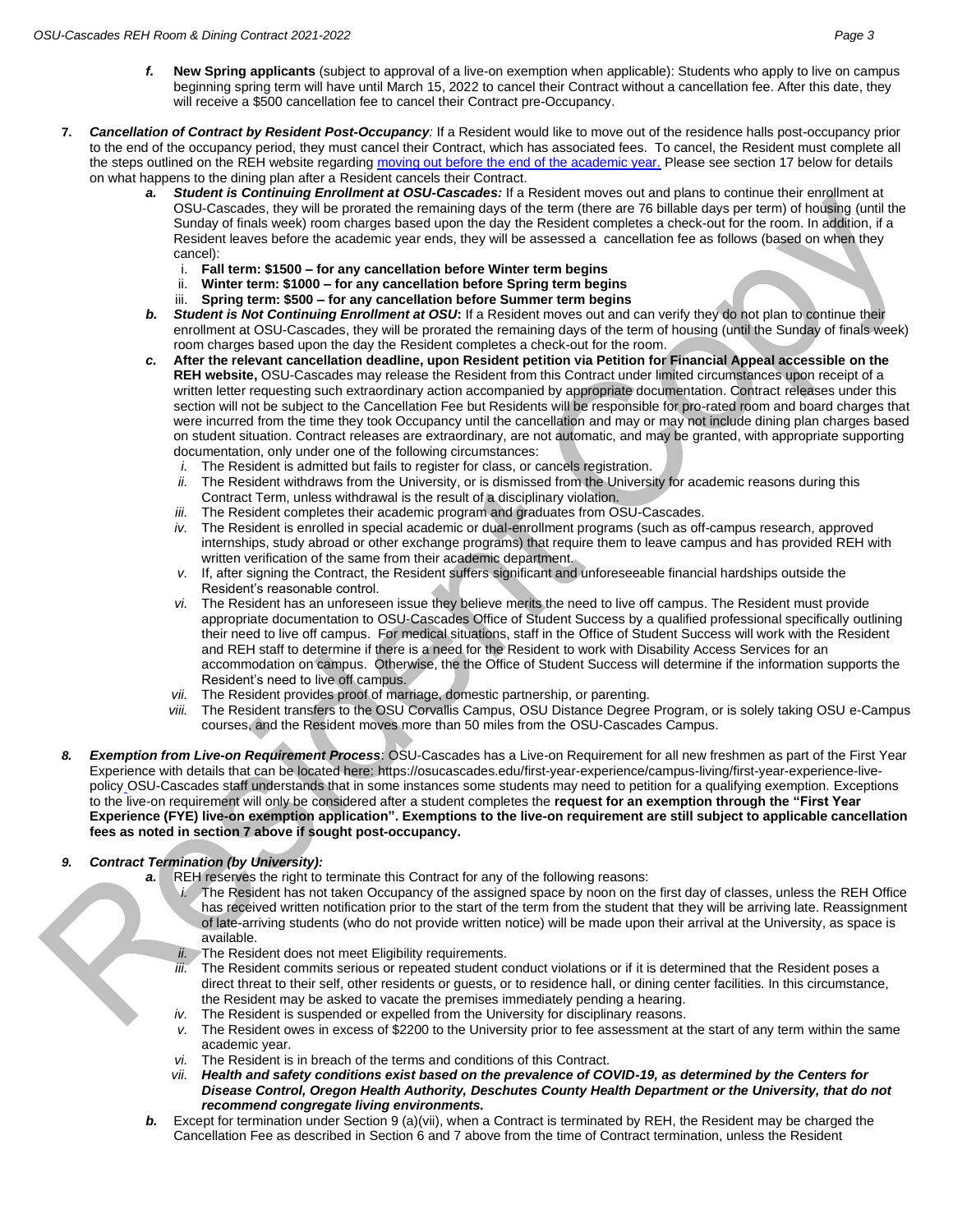successfully petitions for Contract release as described in Section 7(c) in which case the Resident may be released from the Contract without incurring a Cancellation Fee and may or may not incur dining plan charges. The Resident may have to file a Petition of Financial appeal (detailed in section 12 below) to have any charges incurred from cancelling their contract reversed by providing appropriate documentation for their situation.

#### *10. REH Charges and Payments***:**

- *a.* All rates are subject to the OSU Board of Trustees approval. The Board of Trustees reserves the right to change residence hall room rates, and Dining Plan rates during the Contract Term. Rates may be found on the REH website: [https://osucascades.edu/housing/rates-policies/room-dining-rates.](https://osucascades.edu/housing/rates-policies/room-dining-rates)
- *b.* Rates are based upon a combination of housing type, room type, and Dining Plan and are available on the 2020-2021 Room and Dining Rate sheet at the REH office and website. The Resident agrees to pay Oregon State University - Cascades for housing charges as indicated on the current rate sheet, including reasonable costs of collecting a delinquent account, and pay interest charges to any University account after the published due dates, at the rate of 12% per year.
- *c.* Housing and dining rates will not be prorated if Occupancy is taken on any day during the first week of a term or if the Resident vacates on any day during the last week of a term.
- *d.* Charges for each term are billed at the beginning of the term on a Resident's University account. Contact the Student Accounts Office at (541) 737-3775 for more information on making payments to your account.
- *e. All students are charged a non-refundable \$50 contract fee annually when they submit a housing application. This fee covers the cost of processing the application and assignment of space.*
- *f.* Charges for policy violations, damages, improper checkouts, and contractual noncompliance will be assessed as detailed on the *REH Common Residence Hall Charges* schedule found on the REH websit[ehttps://osucascades.edu/housing/rates](https://osucascades.edu/housing/rates-policies/room-dining-rates)[policies/room-dining-rates](https://osucascades.edu/housing/rates-policies/room-dining-rates) . Since it is impractical and extremely difficult to ascertain the amount of actual damages, this schedule represents a reasonable endeavor by the University to estimate fair average compensation for any loss that may be sustained. Resident understands and agrees to this charge schedule.
- *g.* Returning residents and OSU-Cascades students who contract for the 2021-2022 academic year after completing a 2020- 2021 contract with REH or attending OSU-Cascades during the 2020-2021 academic year are eligible for a \$900 discount on their 2021-2022 academic year room rate. Students who transfer from other institutions and new students are not eligible for returning resident discount. Discount will be applied to student accounts once per academic term in the amount of \$300. If the Resident moves out of the halls midterm/year and breaks their Contact this discount is forfeited, and the current term's allotment of the \$300 rebate will be removed.
- *11. Residence Hall Activity Fee:* All Residents residing in the University-owned residence hall are eligible to attend activities and programs. An annual fee detailed on the *REH Common Residence Hall Charges* schedule found on the REH website: <https://osucascades.edu/housing/rates-policies/room-dining-rates> is charged to finance activities and programs for residence hall Residents.
- *12. Dispute of Charges and Cancellation Fees:* Any dispute over housing or dining charges or Termination or Cancellation Fees assessed to a Resident's University account pursuant to this Contract must be made in writing by the Resident. Appeal petition forms are available and should be completed on the REH housing website.
	- *a.* Appeals can only be made after a charge has been assessed to the Resident's University Account, but must be submitted within 45 days of the date of the invoice for the charges.
	- **b.** Appeals will be subject to a decision rendered by an OSU-Cascades Financial Appeals Committee.
	- *c.* Should the Resident disagree with the decision of the Appeals Committee, they may request in writing a review by the Director of Enrollment Services and Student Success or their designee within 30 days of the original decision. The Director's, or designee's, decision is final.

### *13. Vacation Breaks:*

- *a.* Only residents who plan to maintain their contracts through the next academic term are eligible to stay in the halls over Break Periods.
- *b.* Break Periods are defined as Winter Break, beginning at 5:00 PM on December 10, 2021 through 9:00 AM on January 2, 2022, and Spring Break, beginning at 5:00 PM on March 18, 2022 through 9:00 AM on March 27, 2022. Additionally, it will be considered a Break Period when students are allowed to move-in several days before fall term begins until the first day of classes on September 22, 2021.
- *c.* All residence halls will be open during Winter and Spring Break Periods at no additional charge. Residents must sign up for break housing in order to remain on campus for those dates by the Wednesday of finals week prior to the Break Period via the OSU-Cascades myHousing portal. Students who do not sign up for break during the time required that is needed to ensure adequate staffing and service during the Break Period may be assessed a fee that is available on our website: <https://osucascades.edu/housing/rates-policies/room-dining-rates>
- *d.* All Residents may leave their belongings in their rooms during Break Periods, as long as their Contract has not been terminated.
- *e.* All Residents remaining in residence over the break must be in good conduct standing with the University.

### *14. Room Changes:* Room changes are permitted only by written permission and approval of REH staff.

- *a.* Room changes are free for the first move and \$75.00 for *each additional move thereafter, per academic year*.
- *b.* Residents with approved room changes must vacate the old room and move into the new room within *48 hours* of receiving key card access to the new room, or they may be charged for an improper checkout and an increased rate for the room to cover liquidated damages.
- *c.* Residents holding two spaces (occupying the old room while not completing the move to the new room) past 48 hours may be subject to the charges associated for both spaces.
- *d.* Unauthorized room changes will result in an improper checkout fee and Residents may be required to move back to the original assignments. Residents who make unauthorized room changes will also be charged the room rate for both rooms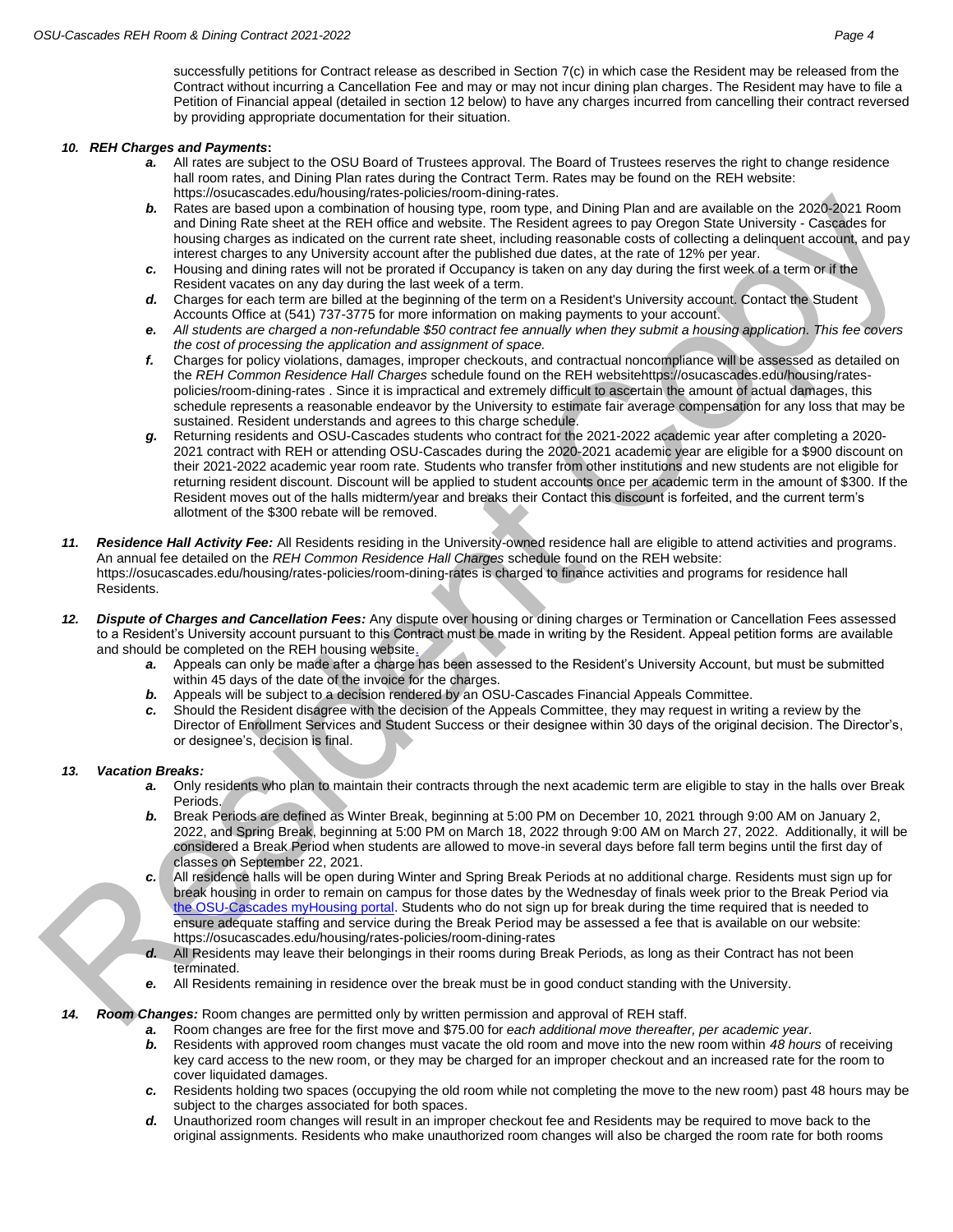until either the room change has been approved and the Resident has completed vacating the originally assigned room, or, the Resident has moved back to the originally assigned room.

- *e.* REH reserves the right to restrict room changes at any time.
- *15. Room Vacancies:* If a vacancy occurs in a double or triple occupancy room or apartment, the remaining resident(s) must keep the room clean and ready for another resident to move into the room or apartment at any time. Definition of a clean and ready room may be found at: <https://osucascades.edu/uhds/rates-policies/moving-out>
	- *a.* If a space is available in a room, REH may assign a roommate at any time without prior notification to the remaining resident(s).
	- **b.** The room must have at least one set of all the furnishings and space available for a new resident to move in at any time.
	- *c.* When a Resident leaves for Break Periods, rooms with vacancies *must* be ready for a roommate.
	- *d.* Any room determined to not be ready for a roommate at any time will be deemed a breach of this Contract and the Resident hereby agrees to pay a fee for a higher room rate (a double-as-a-single or triple-as-double) to compensate the University for its inability to rent the room to another Resident. The Resident also agrees to immediately return the room to a state that is ready for a roommate. If the room is returned to a state that is deemed ready by REH, the charges will be returned to the original rate from that date forward. Refusal to accept a roommate or failure to accept reassignment to another room will be interpreted as a failure to comply with the terms and conditions of this Contract and the Resident hereby agrees to pay the University reasonable compensation as described above retroactive to when the previous resident roommate vacated the room. Additionally, failure to maintain a room in a state ready to receive a roommate, failure to accept a roommate or failure to accept reassignment to another room may result in conduct action.
	- *e.* Residents agree not to create or maintain an unwelcoming, hostile, or intimidating environment with the intent to drive out a roommate. Violating this agreement will be considered, along with other breaches of this Contract, a disciplinary issue resulting in possible Student Conduct sanctions as well as financial responsibility for Termination and Cancellation Fees.
	- *f.* Depending on occupancy needs, REH may offer the opportunity for a Resident or Residents to buy out any remaining spaces in their room. This will only be offered during academic terms, and must be agreed to by all residents remaining within the space to become effective.

#### **16.** *Moving Out:*

- *a.* Each Resident must remove all personal belongings from their room when the Occupancy period ends or this Contract is terminated. The room must be cleaned and notice made to REH staff for move out to be complete. Remaining personal items will be considered abandoned and will be sent to OSU Surplus for public auction or disposal. Residents will be charged for housing and dining until they have completed the entire move out process. More information about this process is available on our website[: https://osucascades.edu/uhds/rates-policies/moving-out](https://osucascades.edu/uhds/rates-policies/moving-out)
- **b.** During move out, Residents may be present for an initial staff inspection of the final room condition; however, the initial inspection is informational in nature and is not the final determination of room condition. All rooms are inspected after the Resident vacates the room and this inspection may result in damage charges, regardless of whether the Resident is present at the time of inspection.
- *c.* The Resident agrees to pay for the cost of extra custodial service to remove personal belongings or to clean the room after the Resident has vacated. The Resident agrees that the University may determine these charges in its sole discretion and the University will calculate the charges to reasonably compensate for any damages based on its Common Residence Hall Charges Sheet, located at [https://osucascades.edu/housing/rates-policies/room-dining-rates.](https://osucascades.edu/housing/rates-policies/room-dining-rates)
- *d.* Residents who do not intend to live on campus for Winter Term must vacate by 5:00 PM on December 10, 2021 and Residents who do not intend to live on campus for Spring Term must vacate by 5:00 PM on March 18, 2022. If a Resident fails to do this, they are subject to a \$350 Extended Occupancy fee.
- *e.* Failure to vacate by the time and date required may result in charges calculated to reasonably compensate the University for damage incurred by the delay, in addition to prorated Room and Dining charges, unless the Resident withdraws from OSU-Cascades after the times and dates listed in Section 16(d). The Resident agrees to pay these term charges, available on the REH website[: https://osucascades.edu/housing/rates-policies/room-dining-rates.](https://osucascades.edu/housing/rates-policies/room-dining-rates)
- *f.* If a Resident withdraws from OSU-Cascades and moves their belongings out, but has not completed the move out process, REH reserves the right to reassign the room to another resident. A failure to complete the move out process may result in University determined charges to reasonably compensate the University for damages as set forth in the Common Residence Hall Charges Schedule, located a[t https://osucascades.edu/housing/rates-policies/room-dining-rates.](https://osucascades.edu/housing/rates-policies/room-dining-rates)

### **17.** *Dining Plan Policy:*

- *a.* As long as the Resident has an active Contract in place, Dining Plan balances carry over from term to term (Fall Term to Winter Term and Winter Term to Spring Term). Residents may change to a higher Dining Plan if they begin to run low on dining dollars at any time during the term, and may change to a lower Dining Plan through Friday at 5 PM of week three of each academic term. Residents may also choose to add money to their OSU Orange Cash (administered by the ID Center) at any time. Dining Plan changes may take as long as 72 hours to be reflected on the Resident's University account.
- *b.* Dining plans are encouraged to be spent by the end the academic year (5 PM on Friday June 10, 2022), however if a student has a positive remaining balance after this date, the funds from 2021-2022 will be "rolled over" into a plan that provides a 20% discount at the register for students who sign a contract to live on campus for 2022-2023, and a 10% discount at the register for residents who don't sign a contract to live on campus for 2022-2023. These "roll over" funds from 2021-2022 must be used by Friday June 9, 2023 at 5 PM. Any remaining "roll over" dining plan funds after this date will be forfeited and will not be refunded. If the student withdraws, transfers, or ends their relationship with OSU-Cascades prior to June 9, 2022 the "roll over" dining funds from 2021-2022 are forfeited and will not be refunded.
- *c.* Students who lived with REH during the 2020-2021 academic year and have "roll over" dining funds available from 2020- 2021, will have access to these funds on their ID card for use until June 11, 2022 at a 20% discount in dining if they have an active 2021-2022 contract and a 10% discount in dining if there is no 2021-2022 contract. Any funds from 2020-2021 remaining after this date are forfeited and will not be refunded. If the student withdraws, transfers, or ends their relationship with OSU-Cascades prior to June 11, 2022 the "roll over" dining funds from 2020-2021 are forfeited and will not be refunded.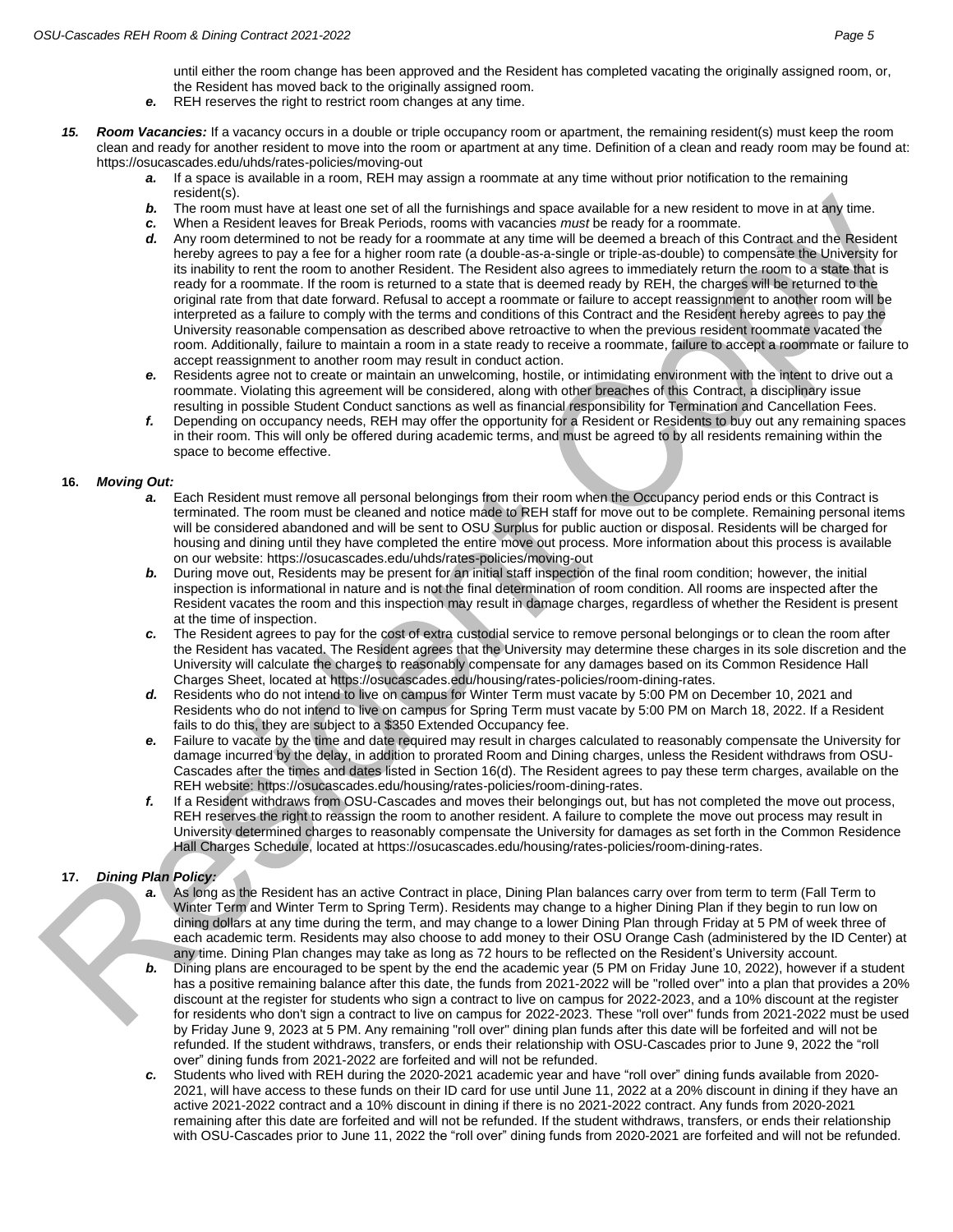- *d.* Students who move out of REH facilities during an academic term and are no longer enrolled at OSU-Cascades will have their unused dining dollars for the active term refunded. If any "roll over" dining funds are on the student's card from a previous academic term, they will not be credited back.
- *e.* Students who move out of REH facilities during an academic term and remain enrolled at OSU will have any remaining dining dollars converted to a "roll over" plan as outlined in 17.b.
- *f.* Students who leave OSU-Cascades at the end of any academic term (example: transfer to another institution or graduate) will not receive a refund of any unused dining dollars.
- Dining dollars are non-transferrable and cannot be transferred to other students.
- *h.* All Dining Plans initiated by the start of Fall 2021 include a onetime only required Orange Cash component of \$100.00. This fee is not applicable to students who lived with REH during the 2020-2021 academic year. For details on the Orange Cash program, see[: http://food.oregonstate.edu/orange-rewards/.](http://oregonstate.edu/orangerewards/)
- **18.** *Injury or Property Loss:* The University is not responsible for loss or damage to personal property or for any injury to Resident or a guest of the Resident in the REH facility due to fire, theft, water, interruption of water, heat, utility problems, or other causes, unless it was solely a result of the University's negligence. Residents are strongly encouraged to carry personal property or renter's insurance. Residents are also strongly encouraged to remove all valuable items from the room during break periods. Any claims regarding property loss or injury will be referred to the University Office of Risk Management.
- **19.** *Force Majeure:* The University's failure to perform any term or condition of this Contract as a result of force majeure conditions beyond its control such as, but not limited to, war, strikes, fires, flood, governmental restrictions, power failures, acts of nature, epidemics, or damage or destruction, shall not be deemed a breach of this Contract.

### **20.** *Responsibility of Resident for the Facilities:*

- *a. Care and maintenance of facilities:*
	- i. Each Resident is provided with electronic access through the Resident's OSU-Cascades student ID card and will be held responsible for loss of these devices.
	- ii. Residents agree to update and accept their Room Condition within 72 hours of taking Occupancy. Any damages not declared on the Room Condition will be the responsibility of the Resident and may result in a charge upon move out.
	- iii. Each Resident is financially responsible for all facilities, fixtures, and items provided for their use.
	- iv. Any damage associated with a Resident's service or assistance animal may be charged to the Resident.
	- v. Residents may be charged for cleaning of the room and for any change in the general condition of University property that is not the result of normal wear and tear.
	- vi. Condition of the University property will be determined upon final inspection of the room by University staff.

## *b. Charges for loss or damage:*

- i. Charges for loss or damage caused by a Resident will be assessed by REH on the Resident's University account, and must be paid promptly. Resident agrees in advance to the charges listed in the REH Common Residence Hall Charges Sheet, located at [https://osucascades.edu/housing/rates-policies/room-dining-rates.](https://osucascades.edu/housing/rates-policies/room-dining-rates) Resident further agrees to pay the other charges listed in this section, which the University will calculate to reasonably compensate it for its loss.
- ii. Charges for the loss of equipment and damages or defacement of any area in common use (such as lounges, recreation rooms, corridors, common bathrooms, etc.) will be assessed against the Resident(s) unit.
- iii. Damages in common areas may be divided and charged on a pro-rated basis to each Resident in the living community.
- iv. Charges for damage, insufficient cleaning, and improper checkout during the Contract period will be billed to the Resident's University account.
- *c. Painting, repair, and remodeling restricted:*
	- i. Residents are encouraged to personalize their rooms but are not permitted to paint, repair, or remodel their room or public areas in residence halls without prior written permission from REH.
	- ii. Furniture and mattresses are not to be moved from one room to another. A service charge will be assessed, and possible disciplinary action may be taken if furniture is moved from other Resident rooms or public areas into a Resident's room.
- **21.** *Safety and Security:* The Resident agrees to take primary responsibility for their own health, safety and security, and to support the health, safety and security of fellow residents, the buildings, and dining areas. REH will work cooperatively with Residents to promote a safe and secure environment, although absolute safety cannot be guaranteed. The Resident agrees to read and abide by security policies and precautions stated in the REH publication *Student Policy and Information Guide*, and other applicable OSU health, safety and security publications. REH may require residents to periodically test for COVID-19 if prevalence deems it appropriate.
- **22.** *Room Entry:* Resident agrees that REH may enter, and REH reserves the right to enter, rooms with or without notice for reasons including, but not limited to:
	- **Provision of maintenance and custodial services.**
	- *b.* Preparation of space for a new resident.
	- *c.* Inspection of room conditions upon vacancy of a Resident, for health and safety reasons during break periods, or for sanitation, security, or safety reasons.
	- *d.* Elimination of nuisances.
	- *e.* When reasonable cause exists to indicate a violation of established conduct or health and safety standards.
	- *f.* To prevent abuse or destruction of University property.
- **23.** *Community Standards and Prohibited Items:* The Resident agrees to abide by all University, OSU-Cascades, and REH policies and community standards, as stated in the REH *Student Policy and Information Guide*: [https://osucascades.edu/housing/rates-policies/policy](https://osucascades.edu/housing/rates-policies/policy-guide)[guide](https://osucascades.edu/housing/rates-policies/policy-guide) and in the *OSU Code of Student Conduct:* <http://studentlife.oregonstate.edu/studentconduct/>. Policies addressed include, but are not limited to: prohibited items, alcohol, drugs, smoking, and noise.